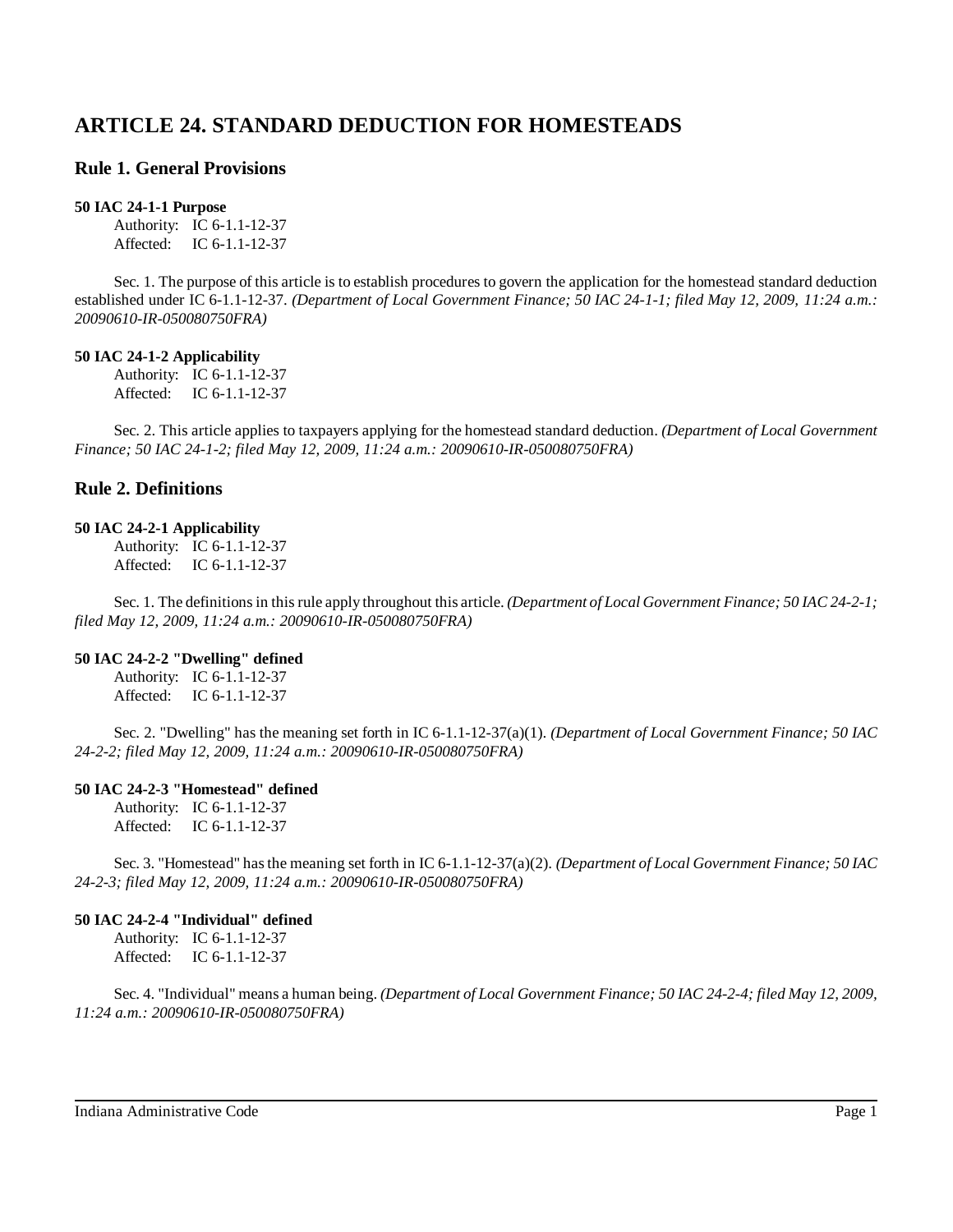#### **50 IAC 24-2-5 "Principal place of residence" defined**

Authority: IC 6-1.1-12-37 Affected: IC 6-1.1-12-37

Sec. 5. "Principal place of residence" means an individual's true, fixed, permanent home to which the individual has the intention of returning after an absence. *(Department of Local Government Finance; 50 IAC 24-2-5; filed May 12, 2009, 11:24 a.m.: 20090610-IR-050080750FRA)*

## **Rule 3. Eligibility**

#### **50 IAC 24-3-1 Eligibility for the homestead standard deduction**

Authority: IC 6-1.1-12-37 Affected: IC 6-1.1-12-37

Sec. 1. Contingent upon eligibility under IC 6-1.1-12-37 and pursuant to all applicable laws, an individual who in a particular year either owns or is buying a homestead under a contract, recorded in the county recorder's office, that provides that the individual is to pay property taxes, is entitled to a homestead standard deduction from the assessed value of the homestead. (Department of Local Government Finance; 50 IAC 24-3-1; filed May 12, 2009, 11:24 a.m.: 20090610-IR-050080750FRA; filed *Apr 21, 2016, 12:40 p.m.: 20160518-IR-050150167FRA)*

#### **50 IAC 24-3-2 Determination of principal place of residence (Voided)**

Sec. 2. *(Voided by P.L.137-2012, SECTION 133, effective July 1, 2012.).*

### **50 IAC 24-3-3 Date of ownership of homestead**

Authority: IC 6-1.1-12-37 Affected: IC 6-1.1-12-37

Sec. 3. The individual must own the homestead real property, mobile home, or manufactured home, or purchasing the real property, mobile home, or manufactured home under contract that requires the buyer to pay the property taxes on the date the application, orsales disclosure form serving asthe application, isfiled.*(Department of Local Government Finance; 50 IAC 24-3-3; filed May 12, 2009, 11:24 a.m.: 20090610-IR-050080750FRA)*

#### **50 IAC 24-3-4 Applicability of deduction for assessment date**

Authority: IC 6-1.1-12-37 Affected: IC 6-1.1-12-37; IC 6-1.1-12-45

Sec. 4. (a) Subject to subsections (b) and (c), a homestead standard deduction applies for an assessment date and for the property taxes due and payable based on the assessment for that assessment date, regardless of whether:

(1) the title is conveyed one (1) or more times; or

(2) one (1) or more contracts to purchase are entered into;

after that assessment date and on or before the next succeeding assessment date.

(b) Subsection (a) applies regardless of whether:

(1) one (1) or more grantees of title under subsection (a)(1); or

(2) one (1) or more contract purchasers under subsection (a)(2);

files an application under this chapter to claim the deduction.

(c) A homestead standard deduction under subsection (a) applies for only one (1) year. The requirements for filing an application for a homestead standard deduction apply to subsequent years.

(d) If: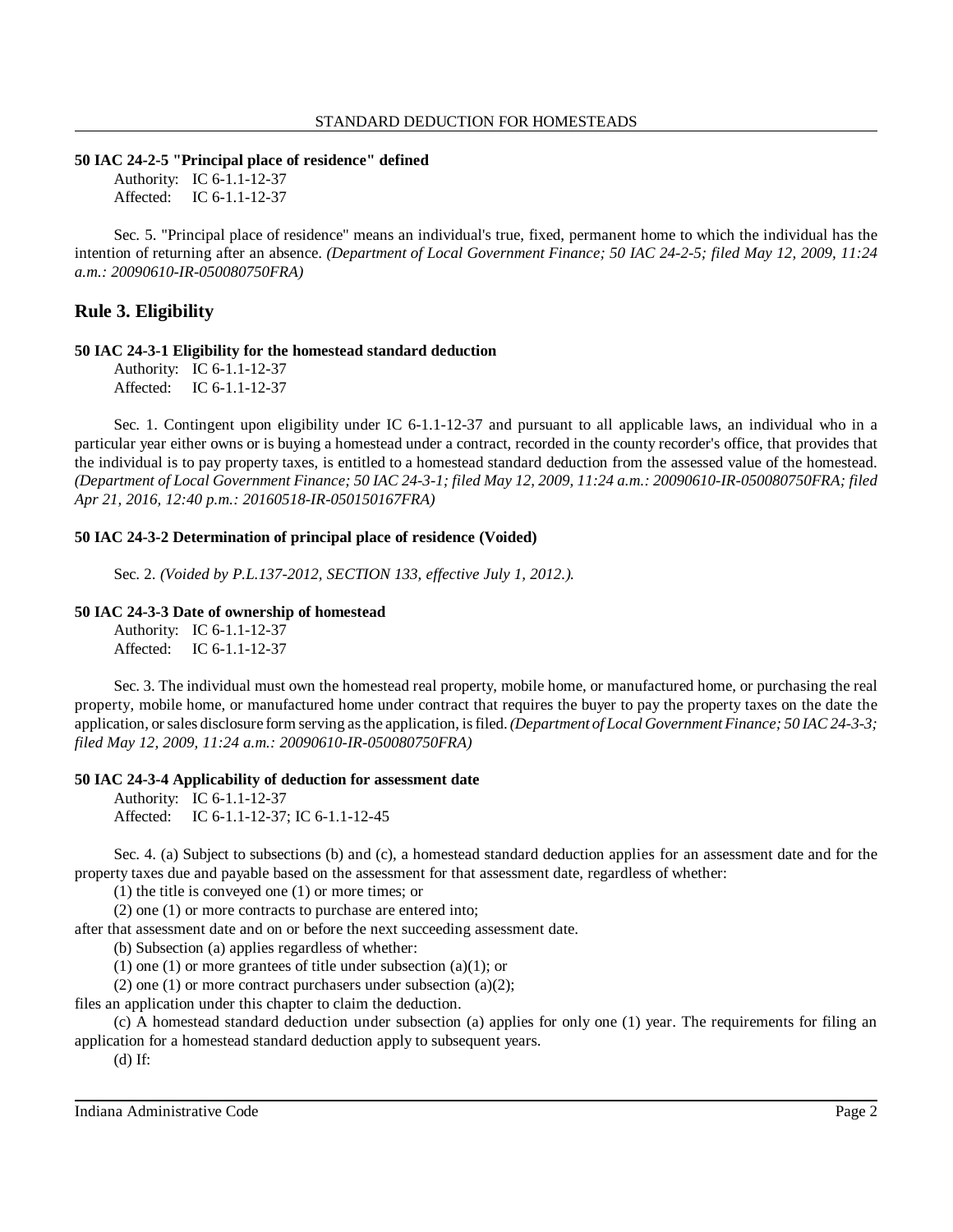(1) an application is filed on or before January 5 to claim a deduction with respect to real property; and

(2) the eligibility criteria for the deduction are met;

the homestead standard deduction applies for the assessment date in the preceding calendar year and for the property taxes due and payable based on the assessment for that assessment date.

(e) If:

(1) an application is filed during the twelve (12) months before March 31 of the first year for which the individual wishes to obtain the homestead standard deduction with respect to an annually assessed mobile home or manufactured home; and (2) the eligibility criteria for the homestead standard deduction are met;

the deduction applies for the assessment date in that twelve (12) month period and for the property taxes due and payable based on the assessment for that assessment date. *(Department of Local Government Finance; 50 IAC 24-3-4; filed May 12, 2009, 11:24 a.m.: 20090610-IR-050080750FRA; filed Apr 21, 2016, 12:40 p.m.: 20160518-IR-050150167FRA)*

## **50 IAC 24-3-5 Limitation on homestead standard deduction**

Authority: IC 6-1.1-12-37; IC 6-1.1-12-40.5 Affected: IC 6-1.1-12-37

Sec. 5. With respect to a personal property mobile home and up to one (1) acre of the land surrounding the mobile home owned by an individual, the overall sum of the deduction is limited to sixty percent (60%) of the combined assessed value of the homestead, that is, mobile home and qualified land. The county auditor shall allocate the deduction as follows:

(1) A maximum of fifty percent (50%) of the assessed value of the personal property mobile home.

(2) The remainder of the deduction shall be applied to the assessed value of the qualified land.

(3) The deduction shall be applied to the personal property mobile home and qualified land before all other deductions.

(Department of Local Government Finance; 50 IAC 24-3-5; filed May 12, 2009, 11:24 a.m.: 20090610-IR-050080750FRA; filed *Apr 21, 2016, 12:40 p.m.: 20160518-IR-050150167FRA)*

## **50 IAC 24-3-6 Removal of joint owner (Repealed)**

Sec. 6. *(Repealed by Department of Local Government Finance; filed Apr 21, 2016, 12:40 p.m.: 20160518-IR-050150167FRA)*

## **50 IAC 24-3-7 Change of use (Repealed)**

Sec. 7. *(Repealed by Department of Local Government Finance; filed Apr 21, 2016, 12:40 p.m.: 20160518-IR-050150167FRA)*

## **Rule 4. Application for the Homestead Standard Deduction**

## **50 IAC 24-4-1 Application options**

Authority: IC 6-1.1-12-37 Affected: IC 6-1.1-12-37

Sec. 1. If an individual is otherwise required to complete a sales disclosure form (State Form 46021), the sales disclosure form mayserve as an application for the homestead standard deduction, or an individual mayapplyfor the deduction bycompleting department oflocal government finance Form HC10 (State Form 5473). *(Department of Local Government Finance; 50 IAC 24-4- 1; filed May 12, 2009, 11:24 a.m.: 20090610-IR-050080750FRA)*

## **50 IAC 24-4-2 Application using department of local government finance Form HC10**

Authority: IC 6-1.1-12-37 Affected: IC 6-1.1-12-37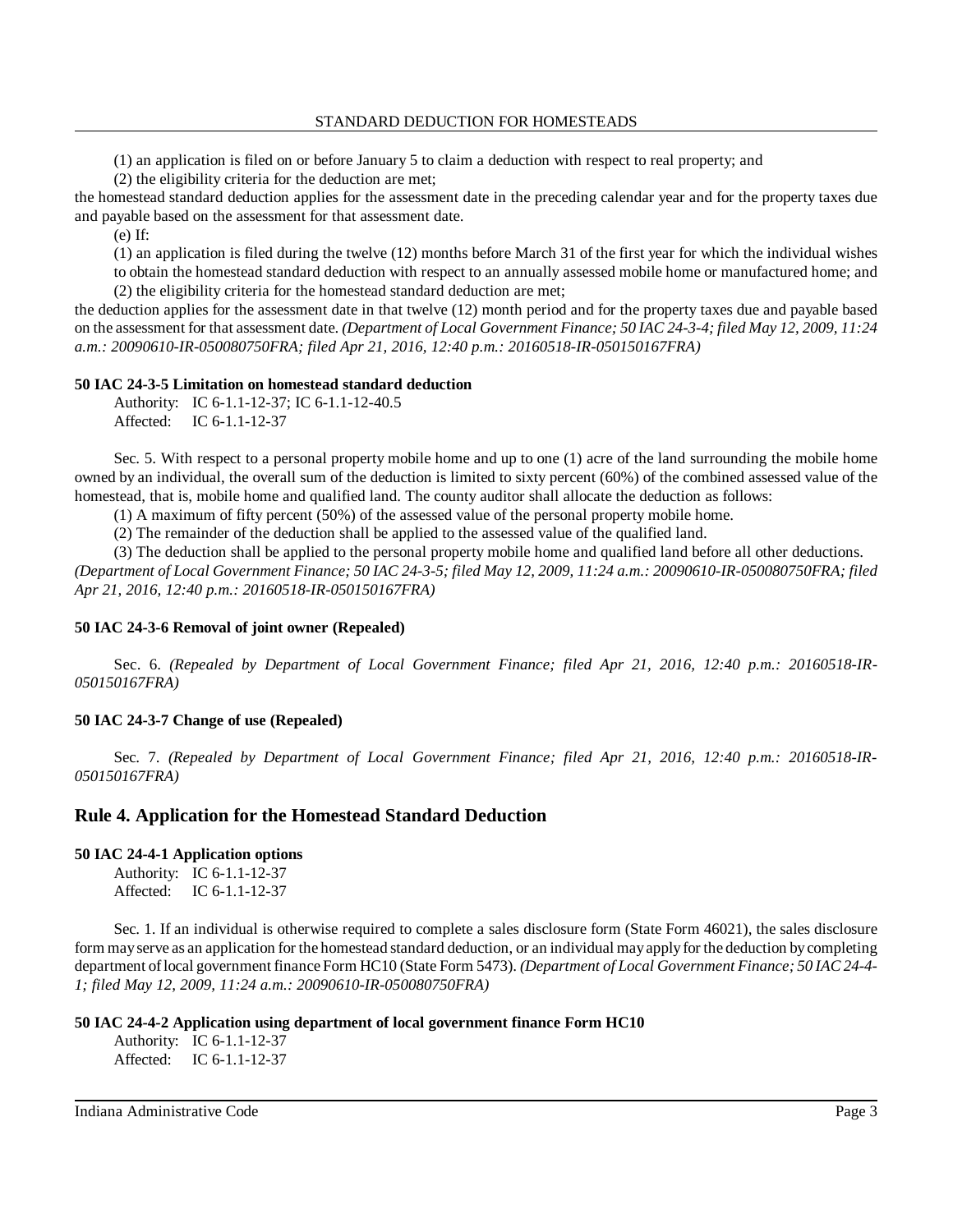Sec. 2. (a) An individual who is qualified and desires to obtain the homestead standard deduction and has not applied using the sales disclosure form (State Form 46021) must complete the department of local government finance Form HC10 (State Form 54730) Claim for Homestead Property Tax Credit/Standard Deduction.

(b) With respect to real property, the statement must be completed and dated in the calendar year for which the individual desires to obtain the deduction and filed with the county auditor on or before January 5 of the immediately succeeding calendar year. With respect to a mobile home that is not assessed as real property, the individual must file the statement during the twelve (12) months before March 31 of the year for which the individual desires to obtain the deduction.

(c) If an individual desiresto have the receipt returned bymail, the individual must provide the auditor with a self-addressed, stamped envelope. *(Department of Local Government Finance; 50 IAC 24-4-2; filed May 12, 2009, 11:24 a.m.: 20090610-IR-050080750FRA; filed Apr 21, 2016, 12:40 p.m.: 20160518-IR-050150167FRA)*

## **50 IAC 24-4-3 Application using sales disclosure form**

Authority: IC 6-1.1-12-37 Affected: IC 6-1.1-12-37

Sec. 3. (a) An individual who is qualified and desires to obtain the homestead standard deduction, and is otherwise required to complete a sales disclosure form (State Form 46021), may use the sales disclosure form (State Form 46021) as an application for the homestead standard deduction by completing the applicable portion of the sales disclosure form (State Form 46021).

(b) The individual must indicate whether the property will be used as a primary residence.

(c) The individual must sign certifying that the form is true and correct and complete as required by law.

(d) A sales disclosure form that is submitted as a paper form or electronically on or before December 31 of a calendar year to the county assessor by or on behalf of the purchaser of a homestead assessed as real property:

(1) that is accurate and complete;

(2) that is approved by the county assessor as eligible for filing with the county auditor; and

(3) that is filed as a paper form or electronically;

with the county auditor by or on behalf of the purchaser, constitutes an application for the deduction with respect to property taxes first due and payable in the calendar year that immediately succeeds the calendar year when the application was filed with the county assessor.

(e) Except as provided in subsection (f), if:

(1) the county auditor receives a sales disclosure form that meets the requirements of subsection (d); and

(2) the homestead for which the sales disclosure form is submitted is otherwise eligible for a deduction referred to in subsection (a);

the county auditor must apply the deduction to the homestead for property taxes first due and payable in the calendar year for which the homestead qualifies under subsection (a) and in any later year in which the homestead remains eligible for the deduction.

(f) Subsection (e) does not apply if the county auditor, after receiving a sales disclosure form, determines the homestead is ineligible for the deduction. *(Department of Local Government Finance; 50 IAC 24-4-3; filed May 12, 2009, 11:24 a.m.: 20090610-IR-050080750FRA; filed Apr 21, 2016, 12:40 p.m.: 20160518-IR-050150167FRA)*

## **Rule 5. Auditor's Duties**

## **50 IAC 24-5-1 Transmittal of form**

Authority: IC 6-1.1-12-37 Affected: IC 6-1.1-12-37

Sec. 1. (a) The auditor of a county with whom an application for the standard deduction has been filed must immediately transmit a copy of the application to the auditor of any other county if the individual claims the homestead standard deduction or files an application and owns or is buying real property in the other county.

(b) The auditor of the other county referred to in subsection (a) must note on the application whether the individual has claimed the homestead standard deduction for the current year for a homestead located in that county and return the application